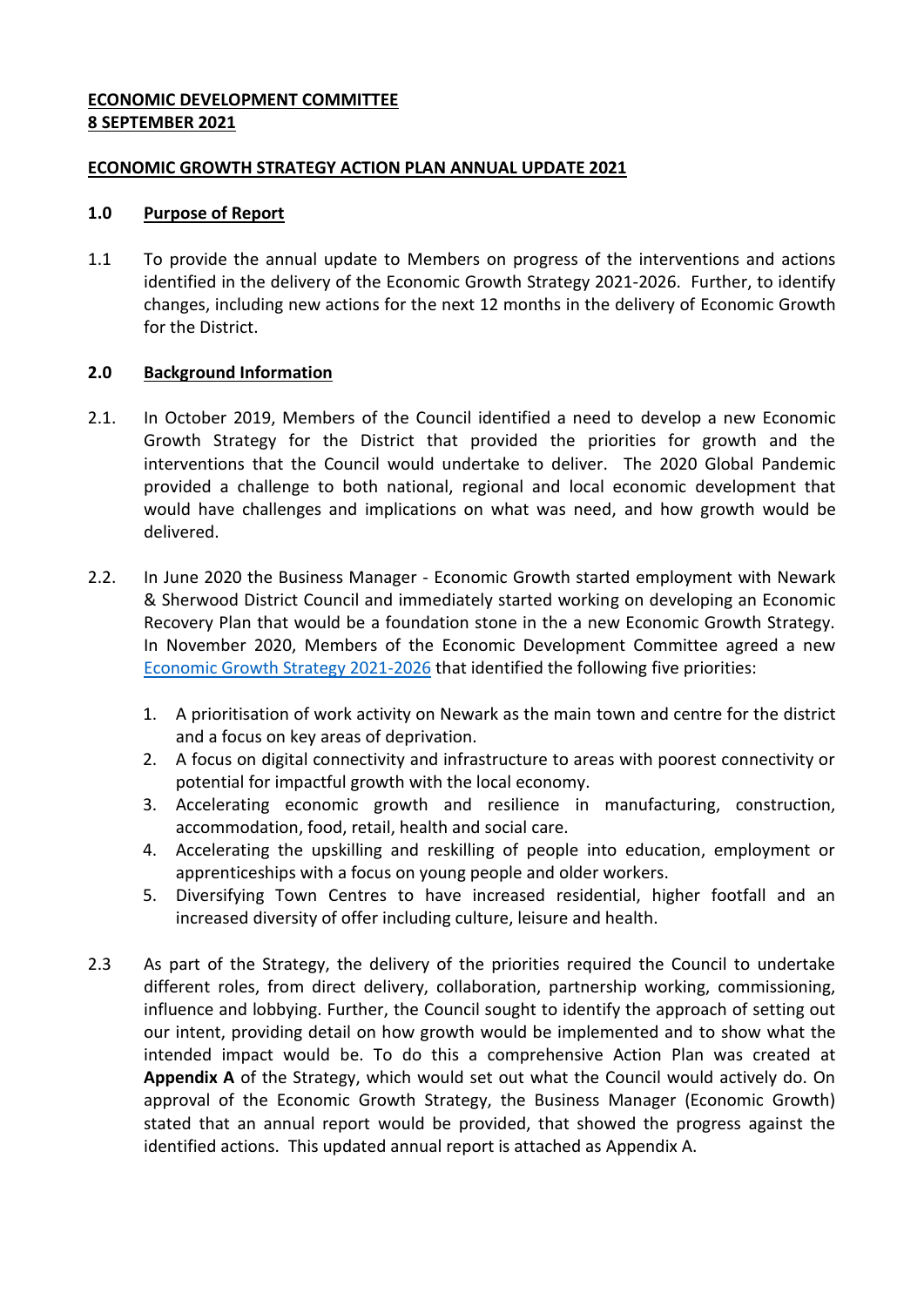# **Economic Growth Action Plan – A Review of September 2020 – August 2021:**

- 2.4 The last 12 months have been challenging for the local and UK economy, the Council, and importantly many residents and businesses within the District. The pandemic and lockdowns have meant that significant parts of the economy has been closed and resilience has been a priority. In undertaking to support the local economy a priority of provision of grants to businesses has been provided with the council administering well over £50m of grant to the local economy. There are other notable successes, including:
	- Securing the £25m Newark Town Fund, and starting work on the required business cases for the 9 priority projects, as well as ensuring the governance and delivery mechanisms are created and maintained
	- Supporting the safe re-opening of the high streets in summer and autumn 2020 as well as Spring 2021
	- Working with Lincoln College Group to deliver a new Construction College
	- Creation of a High Street Diversification Fund that supported over 130 independent retailers
	- Provision of 'staycation' and 'door steps days out' campaigns to support our visitor economy strategy.
	- Creation of a Business Growth & Resilience Programme that will deliver support and growth to over 50 businesses in 2021
	- Delivery of the Kickstart scheme with partners at the College and DWP supporting over 80 young people into work placements.
	- Delivery of five new footfall cameras within Newark's Heritage Action Zone funding to monitor and evaluate footfall, dwell time and visitor numbers.
	- A series of business support events on procurement, business growth, intellectual property, investment. Further support with information, advice and guidance including seeking grant funds to over 150 businesses locally.
	- Ensuring the safe re-opening of the Buttermarket and securing Specsavers, resulting in the full letting of all ground floor units. Work with preferred tenants for the upper floors continues.
	- Completion of the former Robin Hood Hotel development and associated opening of the 66 bed Travelodge and availability of 3 no, ground floor commercial units.
- 2.5 There has also been progress on larger infrastructure programmes and projects including:
	- Influencing and engaging on the ongoing development of the A46 Newark Northern Bypass with Highways England on behalf of the Department for Transport
	- Submission (outcome pending) of a £20m bid for the completion of the Newark Southern Link Road (SLR)
	- Supporting NCC colleagues in the development and securing of the Non Strategic Roads Network funds for the A614/617 works, including at Ollerton Roundabout
	- The progression of the Stodman Street Scheme (former Marks & Spencer store), with all of the preliminary works to get the scheme to planning application stage complete. Further remedial works to remove the asbestos have been undertaken.
	- The start of redevelopment of Newark Gateway through the demolition of the old Cattle Market and liaison with the Lincoln College Group to develop plans for the International Air and Space Training Institute (IASTI®) Newark.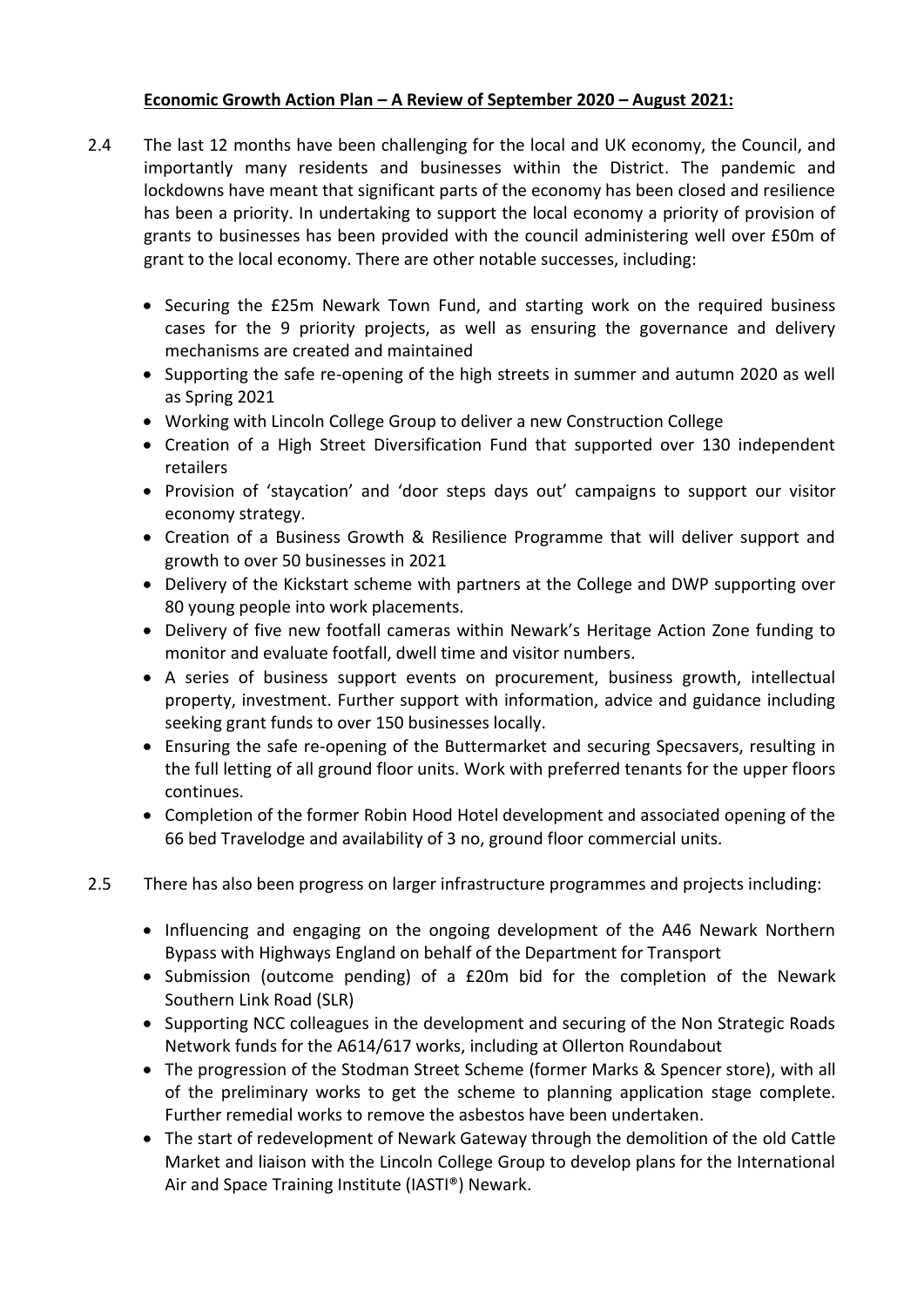- 2.6 Officers have also undertaken significant work on policy, evidence, bidding, commissioning and preparation work including:
	- The support and creation of a Nottinghamshire Economic Recovery Strategy.
	- Creation of a business newsletter that communicates directly to businesses the services provided news, events and support on offer.
	- The creation of a comprehensive database of large businesses in Newark & Sherwood.
	- The support to retailer and business groups provided through representation, information and support.
	- The creation and facilitation of a local Employment & Skills Board (ESB) with improved co-ordination in the design and delivery of new skills programmes.
	- The facilitation, organisation, governance and assurance in the creation of the Town Board. Further the administration and programme management of the Town Funds and commissioning of Full Business Cases for priority projects.
	- The creation of a commercial property database, hosting site visits, supporting inward investment and creation of the 'invest in Newark & Sherwood' campaign
	- Monitoring and evaluation of data including collation, understanding and analysis, presentation of metrics on economic recovery, economic growth, tourism and regeneration.
- 2.7 There are also programmes and projects that have not been progressed or as successful, this includes:
	- The Youth Futures Bid with other Nottinghamshire Councils not being successful that was seeking enhanced skills and employment activities.
	- Limited progress on key account management activities with business due to the pandemic (this matter will be addressed via the additional Economic Growth officer post approved by the Committee with recruitment pending)
- 2.8 There have been other work programmes and challenges that have required Officer time and capacity on in the delivery of economic growth that were unknown or not stated in the report of November 2020, these include:
	- Influence and design in the commissioning of the Community Renewal Fund programme that will deliver, if successful (decision from government pending) over £3m worth of investment from government into the Newark and Sherwood area by March 2022.
	- Levelling Up Funds (LUF); A comprehensive bid for up to £20m for the Southern Link Road and a the ongoing development of a future LUF bid for Sherwood which will include facilitation, organisation, governance and management of a 'Sherwood Board'
	- The organisation and roll out of the Welcome Back Fund, including Service Level Agreements to Town and Parish Councils providing funding to reopen the high streets.

# **3.0 Proposals**

3.1 As the Council starts to deliver into the  $2^{nd}$  year of the Economic Growth Strategy there are identified actions that will be undertaken by Officers in 2021/22. There are also likely to be emerging opportunities and threats that need to be considered, principally amongst this will be the requirement for officer to consider the future LUF funds offer to Sherwood, the implications and offer that the UK Shared Prosperity Fund (SPF) may provide, and the potential state of the economy as furlough and government support ends.